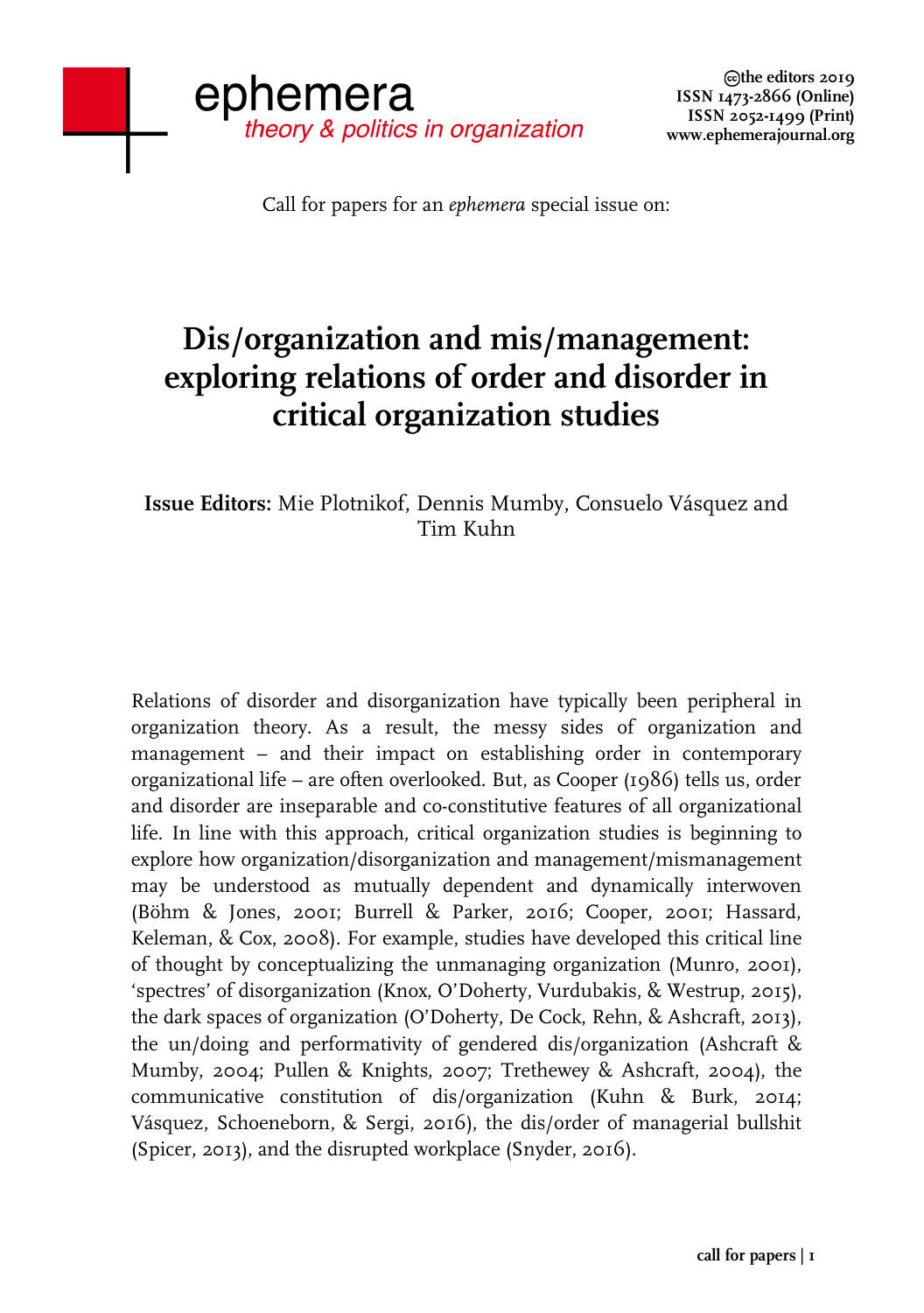Such studies, located in diverse research fields such as organizational discourse and communication studies, critical management studies, and feminist and gender studies, foreground the power and performativity of tensions, contradictions, paradox and dilemmas as constitutive of everyday organizational life in contemporary capitalism (Putnam, Fairhurst, & Banghart, 2016). As such, these studies echo an empirical reality in which order and chaos are intertwined in day-to-day organizational life. For example, in nonprofit organizations, which are characterized by a market/mission tension, volunteer managers will often struggle between increasing the standardization of volunteer practices and keeping volunteer's autonomy. Activists engaged in social movements or alternative organizations will recurrently face the dilemma between maintaining a flat and more open participatory structure that allows for direct representation, with establishing a hierarchy and formal or official spokesperson. Social entrepreneurs will quickly learn that to brand their products or services they will have to navigate between presenting a "unique selling proposition" and showing the messiness of their innovative, and therefore, uncertain work.

It is necessary to question the taken-for-granted, dominant assumptions of order and rationality as the primary and most optimal state of affairs in contemporary organization theory and practice (Munro, 2001; Parker, 2016). Such assumptions typically overlook the not so innocent and often oppressive everyday work of performing, communicating, and representing the idea(l)s of an orderly, rational and well-functioning management and organization. Indeed, such apparent order belies the current neoliberal model of capital accumulation that underlies much contemporary organizing. Here, "fast failure," "heroic disruption" (Snyder, 2016) and insecurity are defining, deliberately managed, and ongoing features of work and organization rather than temporary conditions that only marginalized members of society experience. In this sense, as Lorey (2015) suggests, disorder and insecurity are defining features of neoliberal governmentality. Thus, assumptions of order underestimate the severe and precarious effects on the quality of work life, the conditions of possibility, and the identity work required of actors involved in such reality constructions (Kuhn, Ashcraft, & Cooren, 2017; Miller & Rose, 2008; Mumby, 2016; Mumby & Plotnikof, 2019).

In this special issue we wish to push this agenda further. We therefore call for papers that explore the premise that organization and disorganization, management and mismanagement are intimately related. What might it mean if we start to consider them as mutually constitutive in creating the present and future social, organizational, political and economic dis/order of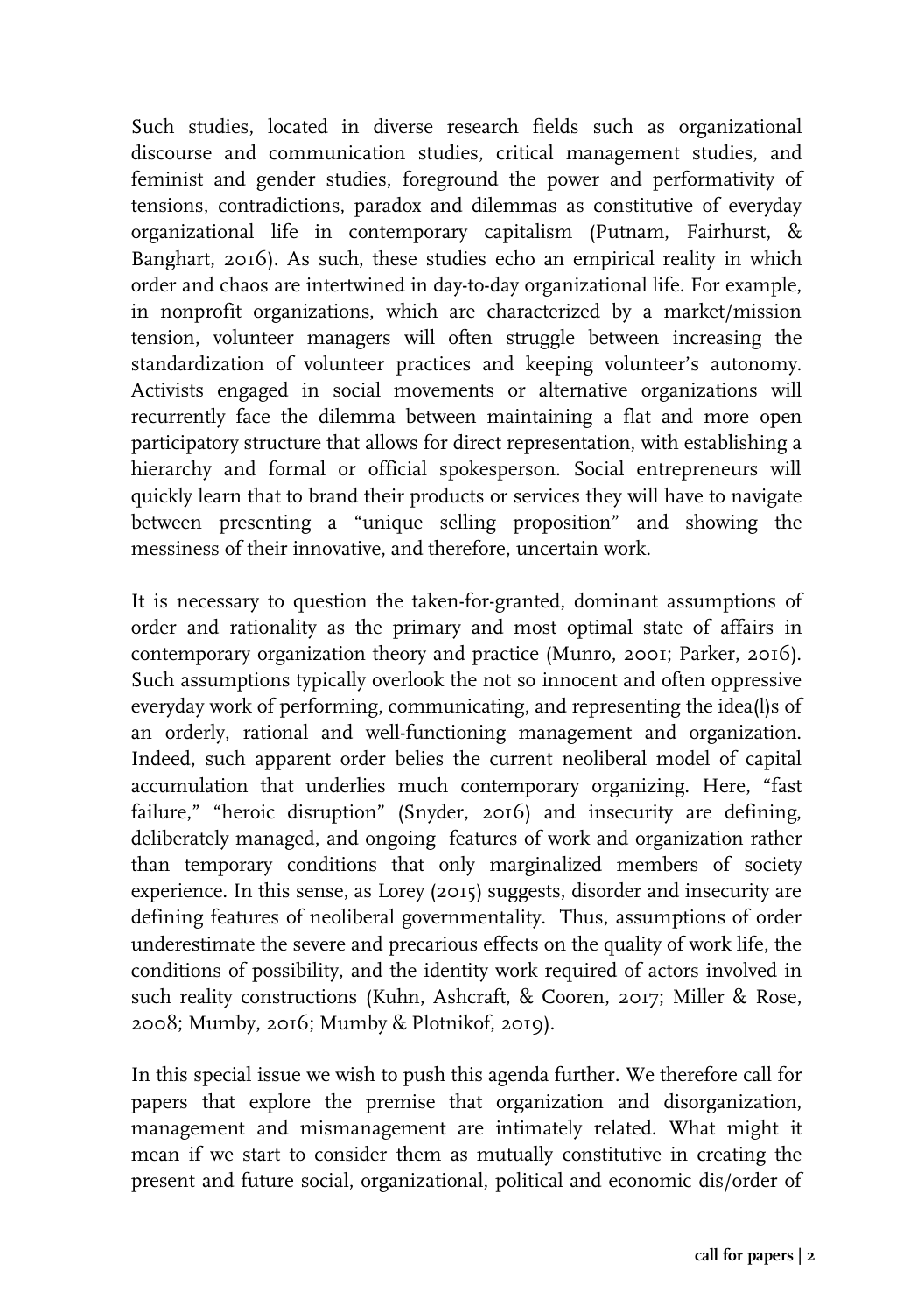the day? Thus, we invite papers to theorize, explore methodologically and/or empirically the constitutive dynamics and effects of dis/order, dis/organization, and mis/management, and their role(s) in contemporary neoliberal capitalism. Topics considered through relations of dis/order, dis/organization and mis/management may include, but are not limited to:

- New economy and alternative organizing
- Organizational tensions, paradox, dilemma, irony
- Precarious work, insecurity and identity struggles
- Dark sides and spaces of in-between and informality
- Discursive and communicative constitution of dis/organization
- Managerial bullshit and organizational stupidity
- (Un)manageability, performativity, gender and body
- Organizational rituals, routine and mundane activities
- Future forms of dis/organization and mis/management

## **Contributions**

All contributions should be submitted to the special issue editors at mp@edu.au.dk. Please note that we invite three categories of contributions for the special issue: research papers, notes, and reviews. Furthermore, we are indeed open for discussing the potential of other types of submissions, e.g. interviews, interventions or documentations. More information about the different types of contributions that ephemera is interested in can be found at: http://www.ephemerajournal.org/how-submit. Contributions will undergo a double-blind review process. All submissions should follow ephemera's submissions guidelines, available at: http://www.ephemerajournal.org/howsubmit. For further information, please email the special issue editors.

## **Deadline for submissions:** February **20, 2020.**

## **References**

- Ashcraft, K. L., & Mumby, D. (2004). *Reworking Gender: A Feminist Communicology of Organization*. Thousand Oaks, California: Sage Publications, Inc.
- Böhm, S., & Jones, C. (2001). Responding: To Cooper. *Ephemera*, *1*(4), 314– 320.

Burrell, G., & Parker, M. (2016). *For Robert Cooper: Collected Work*. New York: